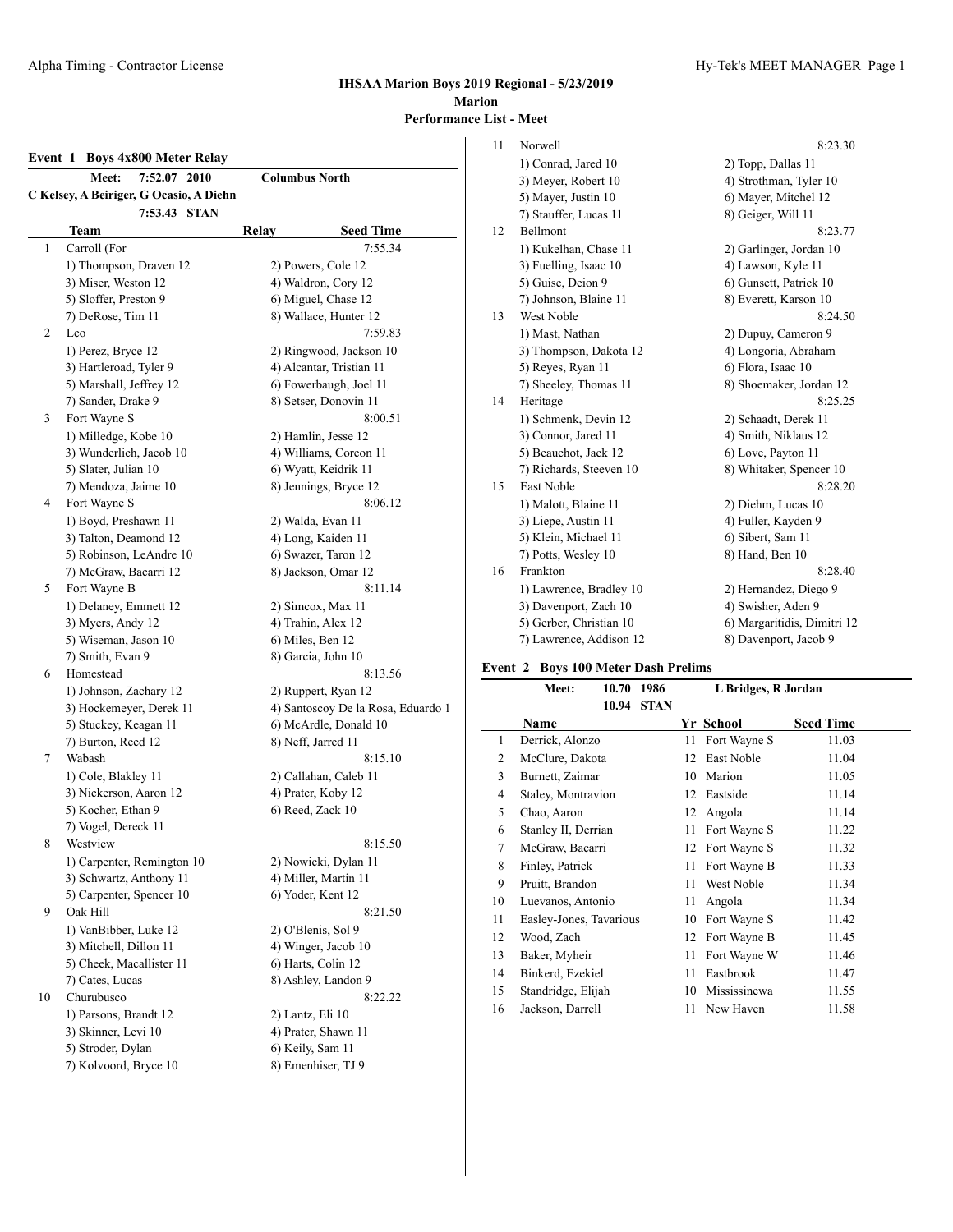#### **Event 3 Boys 110 Meter Hurdles Prelims**

|    | Meet:                | 14.06 | 2014        |    | <b>Justin Veteto</b> |                  |
|----|----------------------|-------|-------------|----|----------------------|------------------|
|    |                      | 14.65 | <b>STAN</b> |    |                      |                  |
|    | <b>Name</b>          |       |             | Yr | School               | <b>Seed Time</b> |
| 1  | Elliot, Ronald       |       |             | 11 | Fort Wayne W         | 14.72            |
| 2  | Rivas, Luigi         |       |             | 10 | Fort Wayne C         | 14.78            |
| 3  | Johnson, Kairal      |       |             | 12 | Homestead            | 14.79            |
| 4  | Sommers, Sammy       |       |             | 12 | Oak Hill             | 15.24            |
| 5  | Rahimi, Misha        |       |             | 11 | Carroll (For         | 15.43            |
| 6  | O'Sullivan, Sean     |       |             | 12 | Fort Wayne B         | 15.55            |
| 7  | Lootens, Eli         |       |             | 12 | Marion               | 15.57            |
| 8  | Krontz, Kaleb        |       |             | 10 | Garrett              | 15.84            |
| 9  | Kirkpatrick, Clayton |       |             | 10 | Central Nobl         | 15.94            |
| 10 | Simons, Jackson      |       |             | 11 | Southwood            | 16.02            |
| 11 | Suttle, Keith        |       |             | 11 | Fort Wayne N         | 16.20            |
| 12 | Raikes, Hayden       |       |             | 10 | Eastbrook            | 16.23            |
| 13 | Collier, Zion        |       |             | 12 | Fort Wayne N         | 16.41            |
| 14 | Overmyer, Gabe       |       |             | 11 | Oak Hill             | 16.43            |
| 15 | Moring, Evan         |       |             | 12 | Homestead            | 16.48            |
| 16 | Slone, Rocky         |       |             | 10 | West Noble           | 16.64            |
|    |                      |       |             |    |                      |                  |

### **Event 4 Boys 200 Meter Dash Prelims**

|    | Meet:               | 21.80 | 1986        |    | <b>Lucien Bridges</b> |                  |             |
|----|---------------------|-------|-------------|----|-----------------------|------------------|-------------|
|    |                     | 22.08 | <b>STAN</b> |    |                       |                  |             |
|    | Name                |       |             |    | Yr School             | <b>Seed Time</b> |             |
| 1  | Brock, Jarod        |       |             | 12 | Carroll (For          | 22.01            | <b>STAN</b> |
| 2  | McClure, Dakota     |       |             | 12 | East Noble            | 22.44            |             |
| 3  | Sanders, Darrius    |       |             | 10 | Fort Wayne N          | 22.49            |             |
| 4  | Burnett, Zaimar     |       |             | 10 | Marion                | 22.61            |             |
| 5  | Johnson, Tahj       |       |             | 11 | Oak Hill              | 22.63            |             |
| 6  | McGraw, Bacarri     |       |             | 12 | Fort Wayne S          | 22.68            |             |
| 7  | Morrison, Tyler     |       |             | 11 | Carroll (For          | 22.73            |             |
| 8  | Staley, Montravion  |       |             | 12 | Eastside              | 22.74            |             |
| 9  | Chandler, Joseph    |       |             | 12 | Fort Wayne C          | 22.91            |             |
| 10 | Jacobs, Jesse       |       |             | 12 | Central Nobl          | 23.04            |             |
| 11 | Underwood, Jayshawn |       |             | 11 | Fort Wayne S          | 23.18            |             |
| 12 | Crist, Cooper       |       |             | 12 | Homestead             | 23.25            |             |
| 13 | Smith, Braden       |       |             | 11 | Lakewood Par          | 23.29            |             |
| 14 | Skeens, Heisman     |       |             | 12 | Mississinewa          | 23.37            |             |
| 15 | Stutzman, Drew      |       |             | 10 | South Adams           | 23.97            |             |
| 16 | Wood, Zach          |       |             | 12 | Fort Wayne B          | 24.05            |             |

#### **Event 5 Boys 1600 Meter Run**

|   | Meet:              | 4:10.89<br>4:17.37 | 2003<br><b>STAN</b> |    | <b>Christian Wagner</b> |                  |
|---|--------------------|--------------------|---------------------|----|-------------------------|------------------|
|   | <b>Name</b>        |                    |                     |    | Yr School               | <b>Seed Time</b> |
| 1 | Butche, Brennan    |                    |                     |    | 12 Mississinewa         | 4:25.42          |
| 2 | Sweet, Braden      |                    |                     |    | Southwood               | 4:27.47          |
| 3 | Carpenter, Spencer |                    |                     | 10 | Westview                | 4:28.20          |
| 4 | Neideck. Ben       |                    |                     | 11 | Eastbrook               | 4:28.98          |
| 5 | Thompson, Draven   |                    |                     |    | 12 Carroll (For         | 4:29.00          |
| 6 | Steury, Izaiah     |                    |                     | 9  | Angola                  | 4:29.30          |
| 7 | Bayne, Conner      |                    |                     |    | 12 Fort Wayne N         | 4:29.80          |
| 8 | Kropf, Drake       |                    |                     | 11 | Fort Wayne C            | 4:29.81          |
| 9 | Saleh. Husam       |                    |                     |    | 12 Fort Wayne N         | 4:30.86          |

| Walda, Evan      |    |        | 4:31.25                                                                                             |
|------------------|----|--------|-----------------------------------------------------------------------------------------------------|
| Neff, Jarred     | 11 |        | 4:31.81                                                                                             |
| Spahr, Brock     |    |        | 4:32.03                                                                                             |
| Jennings, Bryce  |    |        | 4:32.10                                                                                             |
| Sloffer, Preston |    |        | 4:32.13                                                                                             |
| Fuelling, Isaac  |    |        | 4:36.94                                                                                             |
| Adams, Clayton   |    | Dekalb | 4:37.50                                                                                             |
|                  |    |        | 11 Fort Wayne S<br>Homestead<br>12 Huntington N<br>12 Fort Wayne S<br>9 Carroll (For<br>10 Bellmont |

#### **Event 6 Boys 4x100 Meter Relay**

#### **Meet: 42.59 2017 Columbus North**

**C Bandy, D Hunter, J Flemmons, M Burton**

|   | <b>Team</b>                   | Relay | <b>Seed Time</b>        |
|---|-------------------------------|-------|-------------------------|
| 1 | Carroll (For                  |       | 42.81                   |
|   | 1) Brock, Jarod 12            |       | 2) Naylor, Christian 11 |
|   | 3) Morrison, Tyler 11         |       | 4) Smith, Mason 10      |
|   | 5) Becker, Jeff 9             |       | 6) Mitchell, Layton 11  |
|   | 7) Shearer, Preston 12        |       | 8) Flick, Chris 12      |
| 2 | Fort Wayne S                  |       | 43.02                   |
|   | 1) Figgs, Marqualin 12        |       | 2) McGraw, Bacarri 12   |
|   | 3) Stanley II, Derrian 11     |       | 4) Humphrey, Greg 12    |
|   | 5) Jones-sykes, Bruce 12      |       | 6) Jackson, Omar 12     |
|   | 7) Stanley, Donovan 9         |       | 8) Jones, Torry 10      |
| 3 | Fort Wayne S                  |       | 43.30                   |
|   | 1) Easley-Jones, Tavarious 10 |       | 2) Derrick, Alonzo 11   |
|   | 3) Underwood, Jayshawn 11     |       | 4) Bennett, Lenny 11    |
|   | 5) Maxwell, Elijah 12         |       | 6) Perry, Kaleb 10      |
|   | 7) Ortiz, Santiago 9          |       | 8) Williams, Coreon 11  |
| 4 | Marion                        |       | 43.55                   |
|   | 1) Reeves, Curtis 9           |       | 2) Jones, Cubie 9       |
|   | 3) Fields, Kheigan 11         |       | 4) Baitey, Winston 9    |
|   | 5) Burnett, Zaimar 10         |       | 6) Jones, Troy 11       |
|   | 7) Redding, Darius 9          |       | 8) Jones, David 9       |
| 5 | Fort Wayne W                  |       | 43.73                   |
|   | 1) Collins, Shawn 9           |       | 2) Elliot, Ronald 11    |
|   | 3) Baker, Myheir 11           |       | 4) Fields, Keyshawn 11  |
|   | 5) Hartman, Alex 10           |       | 6) Santos, Kevin 11     |
|   | 7) Beasley, Andre 11          |       | 8) Ellington, Xavier 12 |
| 6 | Angola                        |       | 43.74                   |
|   | 1) Gibson, Jacob 10           |       | 2) Luevanos, Antonio 11 |
|   | 3) Cruz Conley, Gabe 9        |       | 4) Chao, Aaron 12       |
|   | 5) Gibson, Jarrett 12         |       | 6) Albright, Daven 11   |
|   | 7) Sauter, Garrett 10         |       |                         |
| 7 | Fort Wayne N                  |       | 44.05                   |
|   | 1) Franklin, Auntral 11       |       | 2) Taylor, Keyontae 12  |
|   | 3) Harris, Jaylen 11          |       | 4) Leach, Cameron 12    |
|   | 5) Oo, Janeh 10               |       | 6) Walker, Terrell 11   |
|   | 7) Calliham, Tristan 12       |       | 8) Lee, Rayzan 9        |
| 8 | New Haven                     |       | 44.13                   |
|   | 1) Jackson, Darrell 11        |       | 2) Lancaster, Tanner 10 |
|   | 3) Jackson, Isaac 10          |       | 4) Fowlkes, Terrion 11  |
|   | 5) Byerly, Leon 12            |       | 6) Thomas, Trevien 9    |
|   | 7) Phillips, Keyshawn 12      |       |                         |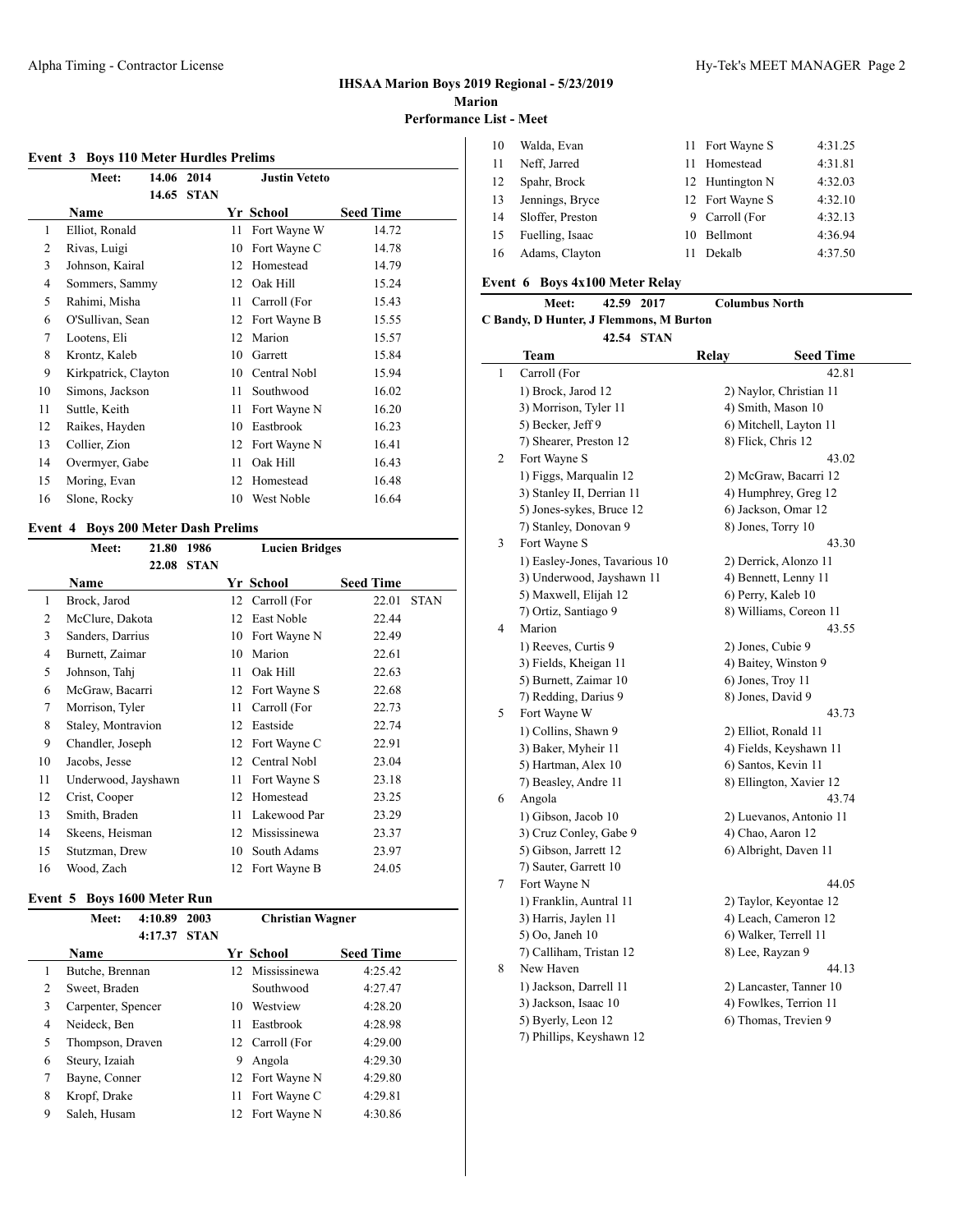# **IHSAA Marion Boys 2019 Regional - 5/23/2019 Marion**

# **Performance List - Meet**

# **Event 6 ...(Boys 4x100 Meter Relay)**

|    | <b>Team</b>               | Relay | <b>Seed Time</b>           |
|----|---------------------------|-------|----------------------------|
| 9  | Oak Hill                  |       | 44.55                      |
|    | 1) Fernandes, Ryan 11     |       | 2) Sommers, Sammy 12       |
|    | 3) Holz, Jon 12           |       | 4) Harvey, Josiah          |
|    | 5) Harts, Peyton 11       |       | 6) Evans, Bradey 12        |
|    | 7) Holz, Gavin 11         |       |                            |
| 10 | East Noble                |       | 44.64                      |
|    | 1) Wallen, Mayson 12      |       | 2) Zolman, Rowan 9         |
|    | 3) McClure, Dakota 12     |       | 4) Clark, Alex 12          |
|    | 5) Munson, Nick 9         |       | 6) Christian, Robert 9     |
|    | 7) Stinson, Dalton 9      |       | 8) Parker, Bailey 11       |
| 11 | Fort Wayne B              |       | 44.77                      |
|    | 1) Ventruella, Anthony 10 |       | 2) Minnich, Dominic 10     |
|    | 3) Finley, Patrick 11     |       | 4) Hartzog, Jonathon 11    |
|    | 5) Berghoff, Aaron 11     |       | 6) Fourman, Conley 11      |
| 12 | Eastbrook                 |       | 44.79                      |
|    | 1) Singer, Justin 12      |       | 2) Binkerd, Ezekiel 11     |
|    | 3) Solomon, Jaquan 12     |       | 4) Kirby, Xaine 12         |
|    | 5) Stephenson, Wyatt 11   |       | 6) Castillo, Jarek 9       |
| 13 | West Noble                |       | 44.84                      |
|    | 1) Gross, Josh 11         |       | 2) Gonzalez, Jalen 9       |
|    | 3) Mawhorter, Kyle 11     |       | 4) Pruitt, Brandon 11      |
|    | 5) Martin-Garcia, Xhua 11 |       |                            |
| 14 | Eastside                  |       | 44.84                      |
|    | 1) Davis, Bobby 9         |       | 2) Staley, Montravion 12   |
|    | 3) Slone, David 10        |       | 4) Blair, Nicolas 10       |
|    | 5) Bibbee, Kyler 9        |       |                            |
| 15 | Central Nobl              |       | 44.94                      |
|    | 1) Jacobs, Jesse 12       |       | 2) Kirkpatrick, Clayton 10 |
|    | 3) Brose, Jacob 12        |       | 4) Rawles, Nick 12         |
|    | 5) Capps, Carson 12       |       | 6) Zolman, Ridley 12       |
| 16 | Bellmont                  |       | 44.99                      |
|    | 1) Laughlin, Joe 10       |       | 2) Dyer, Conrad 10         |
|    | 3) Norby, Ryne 11         |       | 4) Frantz, Ben 11          |
|    | 5) Juengel, Lucas 12      |       | 6) Caston, Landon 9        |
|    | 7) Walker, Tanner 12      |       | 8) Roman, Alec 12          |

#### **Event 7 Boys 400 Meter Dash**

|    | Meet:              | 48.50 | 1985        |    | <b>Lee Bridges</b> |                  |             |
|----|--------------------|-------|-------------|----|--------------------|------------------|-------------|
|    |                    | 49.40 | <b>STAN</b> |    |                    |                  |             |
|    | Name               |       |             |    | Yr School          | <b>Seed Time</b> |             |
| 1  | Boyd, Preshawn     |       |             | 11 | Fort Wayne S       | 48.79            | <b>STAN</b> |
| 2  | Johnson, Tahj      |       |             | 11 | Oak Hill           | 49.26            | <b>STAN</b> |
| 3  | Steele, Howard     |       |             | 12 | Fort Wavne B       | 49.54            |             |
| 4  | Talton, Deamond    |       |             | 12 | Fort Wayne S       | 49.56            |             |
| 5  | White, Danyrine    |       |             | 11 | Fort Wayne N       | 49.91            |             |
| 6  | Klug, Brandon      |       |             | 10 | Carroll (For       | 50.53            |             |
| 7  | Walker, Randy      |       |             | 10 | Fort Wayne N       | 50.56            |             |
| 8  | Alcantar, Tristian |       |             | 11 | Leo                | 51.11            |             |
| 9  | Topp, Dallas       |       |             | 11 | Norwell            | 51.14            |             |
| 10 | McKinney, Mason    |       |             | 10 | Oak Hill           | 51.53            |             |
| 11 | Grady, Donya       |       |             | 11 | New Haven          | 51.70            |             |
| 12 | Burton, Reed       |       |             | 12 | Homestead          | 51.83            |             |
| 13 | Mast, Nathan       |       |             |    | West Noble         | 51.84            |             |
| 14 | Johnson, Zachary   |       |             | 12 | Homestead          | 51.84            |             |

| 15      | Perkins, Mike                 |         |             | 11 | Prairie Heig            | 52.64            |
|---------|-------------------------------|---------|-------------|----|-------------------------|------------------|
| 16      | Alleshouse, Collin            |         |             | 12 | Lakeland                | 52.84            |
| Event 8 | <b>Boys 300 Meter Hurdles</b> |         |             |    |                         |                  |
|         | Meet:                         | 37.55   | 2013        |    | <b>Conner Stapleton</b> |                  |
|         |                               | 39.01   | <b>STAN</b> |    |                         |                  |
|         | <b>Name</b>                   |         |             |    | <b>Yr School</b>        | <b>Seed Time</b> |
| 1       | Flick, Chris                  |         |             | 12 | Carroll (For            | 39.48            |
| 2       | Rivas, Luigi                  |         |             | 10 | Fort Wayne C            | 39.58            |
| 3       | Johnson, Kairal               |         |             | 12 | Homestead               | 39.87            |
| 4       | Elliot, Ronald                |         |             | 11 | Fort Wayne W            | 40.19            |
| 5       | Burns, Nate                   |         |             | 11 | Huntington N            | 40.32            |
| 6       | Sommers, Sammy                |         |             | 12 | Oak Hill                | 40.56            |
| 7       | Wood, Sam                     |         |             | 11 | Churubusco              | 40.59            |
| 8       | Melchi, Braden                |         |             | 12 | Homestead               | 40.61            |
| 9       | Krontz, Kaleb                 |         |             | 10 | Garrett                 | 41.04            |
| 10      | Simons, Jackson               |         |             | 11 | Southwood               | 41.38            |
| 11      | Sauter, Garrett               |         |             | 10 | Angola                  | 41.44            |
| 12      | Lootens, Eli                  |         |             | 12 | Marion                  | 42.01            |
| 13      | Montoya, Eduardo              |         |             | 11 | Lakeland                | 42.04            |
| 14      | Moore, Max                    |         |             | 10 | Woodlan                 | 42.11            |
| 15      | Slone, Rocky                  |         |             | 10 | West Noble              | 42.14            |
| 16      | Suttle, Keith                 |         |             | 11 | Fort Wayne N            | 42.25            |
| Event 9 | <b>Boys 800 Meter Run</b>     |         |             |    |                         |                  |
|         | Meet:                         | 1:55.20 | 2013        |    | <b>Luke Bertolet</b>    |                  |
|         |                               | 1:56.32 | <b>STAN</b> |    |                         |                  |
|         | Name                          |         |             |    | Yr School               | <b>Seed Time</b> |

|                | 1.50.32 STAN          |    |                 |                  |
|----------------|-----------------------|----|-----------------|------------------|
|                | <b>Name</b>           |    | Yr School       | <b>Seed Time</b> |
| 1              | Nowicki, Dylan        | 11 | Westview        | 1:57.70          |
| 2              | Schwartz, Anthony     | 11 | Westview        | 1:58.30          |
| 3              | Powers, Cole          |    | 12 Carroll (For | 1:58.98          |
| $\overline{4}$ | Ringwood, Jackson     |    | 10 Leo          | 1:59.22          |
| 5              | Brainer, Nathan       | 11 | Eastbrook       | 1:59.30          |
| 6              | White, Colton         | 10 | Lakewood Par    | 1:59.67          |
| 7              | Shoemaker, Jordan     |    | 12 West Noble   | 2:00.10          |
| 8              | Lawson, Kyle          | 11 | Bellmont        | 2:00.10          |
| 9              | Margaritidis, Dimitri | 12 | Frankton        | 2:00.13          |
| 10             | Perez, Bryce          |    | 12 Leo          | 2:00.42          |
| 11             | Stuckey, Keagan       | 11 | Homestead       | 2:00.83          |
| 12             | Milledge, Kobe        | 10 | Fort Wayne S    | 2:01.30          |
| 13             | Reed, Zack            | 10 | Wabash          | 2:01.45          |
| 14             | Winger, Jacob         | 10 | Oak Hill        | 2:01.78          |
| 15             | Williams, Coreon      | 11 | Fort Wayne S    | 2:01.87          |
| 16             | Neff, Jarred          | 11 | Homestead       | 2:01.91          |
|                |                       |    |                 |                  |

## **Event 10 Boys 3200 Meter Run**

|   | Meet:              | 8:53.80 | 2003        |    | <b>Christian Wagner</b> |                  |             |
|---|--------------------|---------|-------------|----|-------------------------|------------------|-------------|
|   |                    | 9:19.38 | <b>STAN</b> |    |                         |                  |             |
|   | Name               |         |             |    | Yr School               | <b>Seed Time</b> |             |
|   | Gibson, Reece      |         |             | 11 | Fort Wayne C            | 9:12.31          | <b>STAN</b> |
| 2 | Hamlin, Jesse      |         |             |    | 12 Fort Wayne S         | 9:20.86          |             |
| 3 | Carpenter, Spencer |         |             | 10 | Westview                | 9:35.90          |             |
| 4 | Ruppert, Ryan      |         |             |    | 12 Homestead            | 9:36.56          |             |
| 5 | Steury, Izaiah     |         |             | 9  | Angola                  | 9:39.00          |             |
| 6 | Butche, Brennan    |         |             | 12 | Mississinewa            | 9:41.30          |             |
|   | Whicker, Wilson    |         |             |    | Fort Wayne C            | 9:47.47          |             |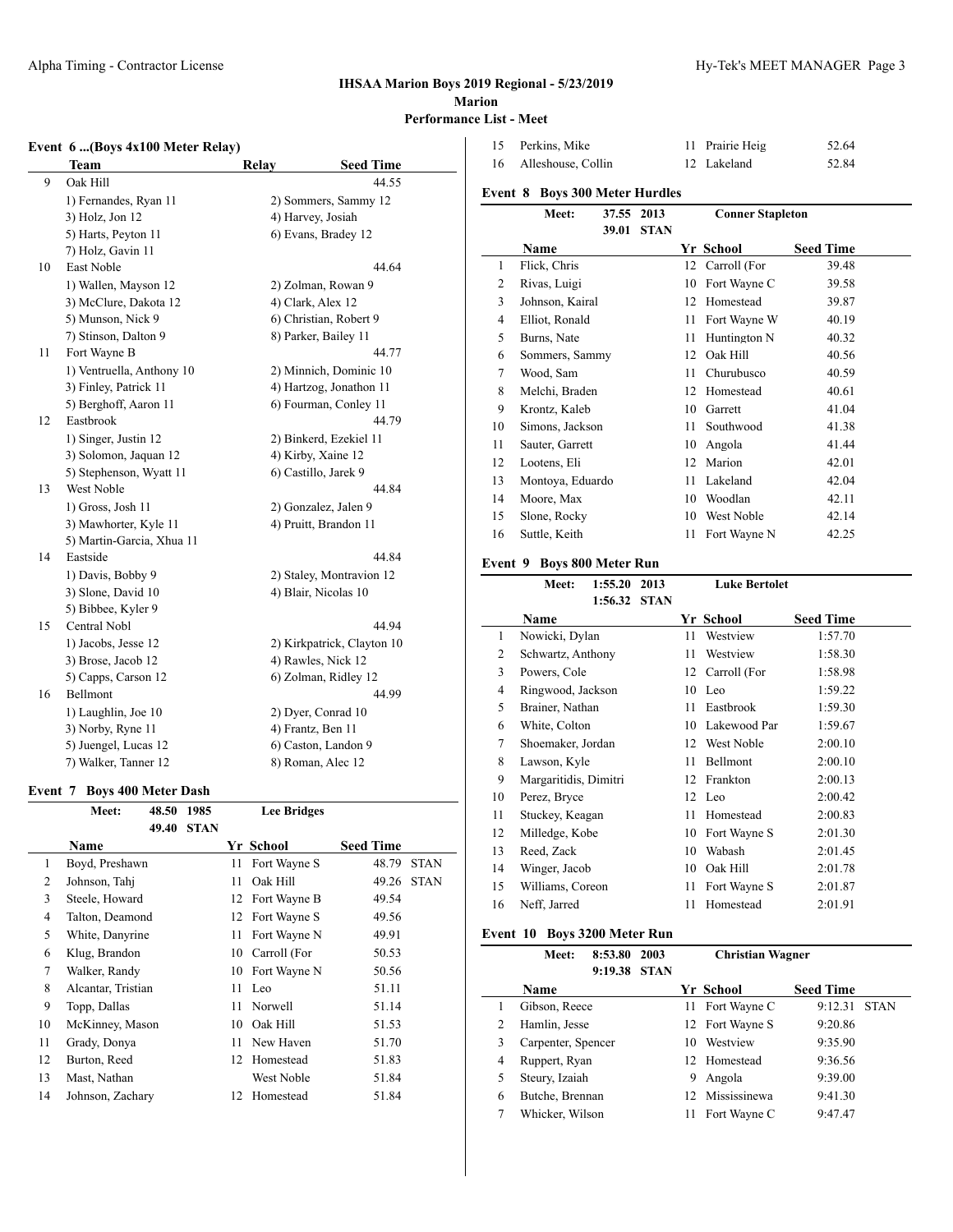# **Event 10 ...(Boys 3200 Meter Run)**

|    | <b>Name</b>        |     | Yr School       | <b>Seed Time</b> |
|----|--------------------|-----|-----------------|------------------|
| 8  | Yoder, Kent        | 12  | Westview        | 9:50.90          |
| 9  | Liepe, Austin      | 11. | East Noble      | 9:58.20          |
| 10 | Prater, Koby       |     | 12 Wabash       | 10:01.04         |
| 11 | Delaney, Emmett    |     | 12 Fort Wayne B | 10:01.12         |
| 12 | Vogel, Dereck      | 11  | Wabash          | 10:05.24         |
| 13 | Cheek, Macallister | 11  | Oak Hill        | 10:06.15         |
| 14 | Saleh, Husam       |     | 12 Fort Wayne N | 10:06.33         |
| 15 | McArdle, Donald    | 10  | Homestead       | 10:09.97         |
| 16 | Davis, Drew        |     | 12 Huntington N | 10:20.98         |
|    |                    |     |                 |                  |

#### **Event 11 Boys 4x400 Meter Relay**

|                                         | Meet: 3:20.52 2013 |  | <b>Center Grove</b> |                  |  |
|-----------------------------------------|--------------------|--|---------------------|------------------|--|
| C Stapleton, M Swann, E Tandy, J Veteto |                    |  |                     |                  |  |
|                                         | 3:20.44 STAN       |  |                     |                  |  |
| Team                                    |                    |  | Relay               | <b>Seed Time</b> |  |
|                                         |                    |  |                     |                  |  |

|   | leam                     | Relay<br>Seed 1 ime                |
|---|--------------------------|------------------------------------|
| 1 | Fort Wayne S             | 3:20.59                            |
|   | 1) Boyd, Preshawn 11     | 2) Swazer, Taron 12                |
|   | 3) Talton, Deamond 12    | 4) Jackson, Omar 12                |
|   | 5) Robinson, LeAndre 10  | 6) Walda, Evan 11                  |
|   | 7) McGraw, Bacarri 12    | 8) Long, Kaiden 11                 |
| 2 | Fort Wayne N             | 3:21.12                            |
|   | 1) Franklin, Auntral 11  | 2) Washington Graham, Davontay 1   |
|   | 3) Walker, Randy 10      | 4) White, Danyrine 11              |
|   | 5) Harris, Jaylen 11     | 6) Leach, Cameron 12               |
|   | 7) Lehmkuhle, Zxavier 10 | 8) Redman, TaQuann 11              |
| 3 | Carroll (For             | 3:23.62                            |
|   | 1) Powers, Cole 12       | 2) Klug, Brandon 10                |
|   | 3) Waldron, Cory 12      | 4) Morrison, Tyler 11              |
|   | 5) Ives, Allan 12        | 6) Mitchell, Layton 11             |
|   | 7) Lazoff, Aiden 9       | 8) West, Connor 12                 |
| 4 | Fort Wayne N             | 3:23.84                            |
|   | 1) Suttle, Keith 11      | 2) Sanders, Darrius 10             |
|   | 3) Bayne, Conner 12      | 4) Kerlegrand, Jemel 10            |
|   | 5) Wright, Johnny 11     | 6) Brokaw, Jack 12                 |
|   | 7) Phillips, Jayce 11    | 8) Jackson, Conner 10              |
| 5 | Homestead                | 3:24.42                            |
|   | 1) Stuckey, Keagan 11    | 2) Burton, Reed 12                 |
|   | 3) Melchi, Braden 12     | 4) Santoscoy De la Rosa, Eduardo 1 |
|   | 5) Johnson, Zachary 12   | 6) Johnson, Kairal 12              |
|   | 7) Neff, Jarred 11       | 8) Whalen, Samuel 11               |
| 6 | Fort Wayne B             | 3:27.91                            |
|   | 1) Simcox, Max 11        | 2) Steele, Howard 12               |
|   | 3) Finley, Patrick 11    | 4) Fourman, Conley 11              |
|   | 5) Klein, Thomas 12      | 6) Hartzog, Jonathon 11            |
|   | 7) Broerman, Keaton 12   | 8) Trahin, Alex 12                 |
| 7 | Bellmont                 | 3:29.06                            |
|   | 1) Walker, Tanner 12     | 2) Lawson, Kyle 11                 |
|   | 3) Norby, Ryne 11        | 4) Frantz, Ben 11                  |
|   | 5) Juengel, Lucas 12     | 6) Garlinger, Jordan 10            |
|   | 7) Gunsett, Patrick 10   | 8) Fuelling, Isaac 10              |

| Alpha Timing - Contractor License<br>and the contract of the contract of the contract of the contract of the contract of the contract of the contract of |                                                                                                                      | Hv-Tek's MEET MANAGER Page 4 |
|----------------------------------------------------------------------------------------------------------------------------------------------------------|----------------------------------------------------------------------------------------------------------------------|------------------------------|
|                                                                                                                                                          | .<br>the contract of the contract of the contract of the contract of the contract of the contract of the contract of |                              |

| 8  | Fort Wayne C               | 3:29.06                   |
|----|----------------------------|---------------------------|
|    | 1) Chandler, Joseph 12     | 2) Johnson, Kameron 10    |
|    | 3) Rivas, Luigi 10         | 4) Jackson, Logan 11      |
|    | 5) Johnson, Dontrell 9     | 6) Hudson, Sam 10         |
|    | 7) Chesebrough, Wyatt 9    | 8) Gibson, Reece 11       |
| 9  | Westview                   | 3:29.20                   |
|    | 1) Nowicki, Dylan 11       | 2) Vallejo Maiz, Julio 12 |
|    | 3) Schwartz, Anthony 11    | 4) Miller, Martin 11      |
|    | 5) Carpenter, Remington 10 | 6) Carpenter, Spencer 10  |
| 10 | Huntington N               | 3:30.37                   |
|    | 1) Hughes, Nolan 12        | 2) Burns, Nate 11         |
|    | 3) McCune, Cody 11         | 4) Miller, Jarid 12       |
|    | 5) Holzinger, Jackson 10   | 6) Covey, Chris 9         |
|    | 7) Spahr, Brock 12         | 8) Shearer, Lawson 10     |
| 11 | Leo                        | 3:30.95                   |
|    | 1) Sander, Drake 9         | 2) Perez, Bryce 12        |
|    | 3) Ringwood, Jackson 10    | 4) Alcantar, Tristian 11  |
|    | 5) Berghoff, Kaleb 11      | 6) Miller, Kaeden 9       |
|    | 7) Delatorre, Aiden 9      | 8) Hartleroad, Tyler 9    |
| 12 | Eastbrook                  | 3:30.99                   |
|    | 1) Singer, Justin 12       | 2) Brainer, Nathan 11     |
|    | 3) Binkerd, Ezekiel 11     | 4) Kirby, Xaine 12        |
|    | 5) Brown, Isaac 11         | 6) Dalton, Isaiah 9       |
| 13 | West Noble                 | 3:31.10                   |
|    | 1) Mast, Nathan            | 2) Shoemaker, Jordan 12   |
|    | 3) Mawhorter, Kyle 11      | 4) Pruitt, Brandon 11     |
|    | 5) Daza, Adrian 12         |                           |
| 14 | Oak Hill                   | 3:31.41                   |
|    | 1) VanBibber, Luke 12      | 2) McKinney, Mason 10     |
|    | 3) Sommers, Sammy 12       | 4) Macy, Clayton 10       |
|    | 5) Mitchell, Dillon 11     | 6) Winger, Jacob 10       |
|    | 7) Allgood, Luke 11        | 8) Harts, Colin 12        |
| 15 | Norwell                    | 3:32.45                   |
|    | 1) Conrad, Jared 10        | 2) Topp, Dallas 11        |
|    | 3) Meyer, Robert 10        | 4) Osborn, Dylan 9        |
|    | 5) Mayer, Justin 10        | 6) Mayer, Mitchel 12      |
|    | 7) Stauffer, Lucas 11      | 8) Geiger, Will 11        |
| 16 | East Noble                 | 3:33.90                   |
|    | 1) Ernsberger, Gage 11     | 2) Diehm, Lucas 10        |
|    | 3) Sibert, Sam 11          | 4) McClure, Dakota 12     |
|    | 5) Malott, Blaine 11       | 6) Zolman, Rowan 9        |
|    | 7) Parker, Bailey 11       | 8) Potts, Wesley 10       |
|    |                            |                           |

# **Event 12 Boys Long Jump**

|                | Meet: 23-06.50 1987<br>22-04.75 STAN |  | <b>Jeff Smith</b> |                  |  |
|----------------|--------------------------------------|--|-------------------|------------------|--|
| <b>Name</b>    |                                      |  | Yr School         | <b>Seed Mark</b> |  |
| Sommers, Sammy |                                      |  | 12 Oak Hill       | 23-01.50 STAN    |  |

|   | Franklin, Auntral       |    | 11 Fort Wayne N | 22-10.50     | <b>STAN</b> |
|---|-------------------------|----|-----------------|--------------|-------------|
|   | Norby, Ryne             | 11 | <b>Bellmont</b> | $21 - 10.50$ |             |
| 4 | Wood, Sam               |    | 11 Churubusco   | 21-09.50     |             |
|   | Johnson, Tahi           | 11 | Oak Hill        | 21-08.50     |             |
| 6 | Haught, Ricky           |    | 12 Huntington N | 21-01.50     |             |
|   | Ellington, Xavier       |    | 12 Fort Wayne W | 21-00.00     |             |
| 8 | Easley-Jones, Tavarious |    | 10 Fort Wayne S | 21-00.00     |             |
| 9 | Ernsberger, Gage        |    | East Noble      | 20-09.75     |             |
|   |                         |    |                 |              |             |